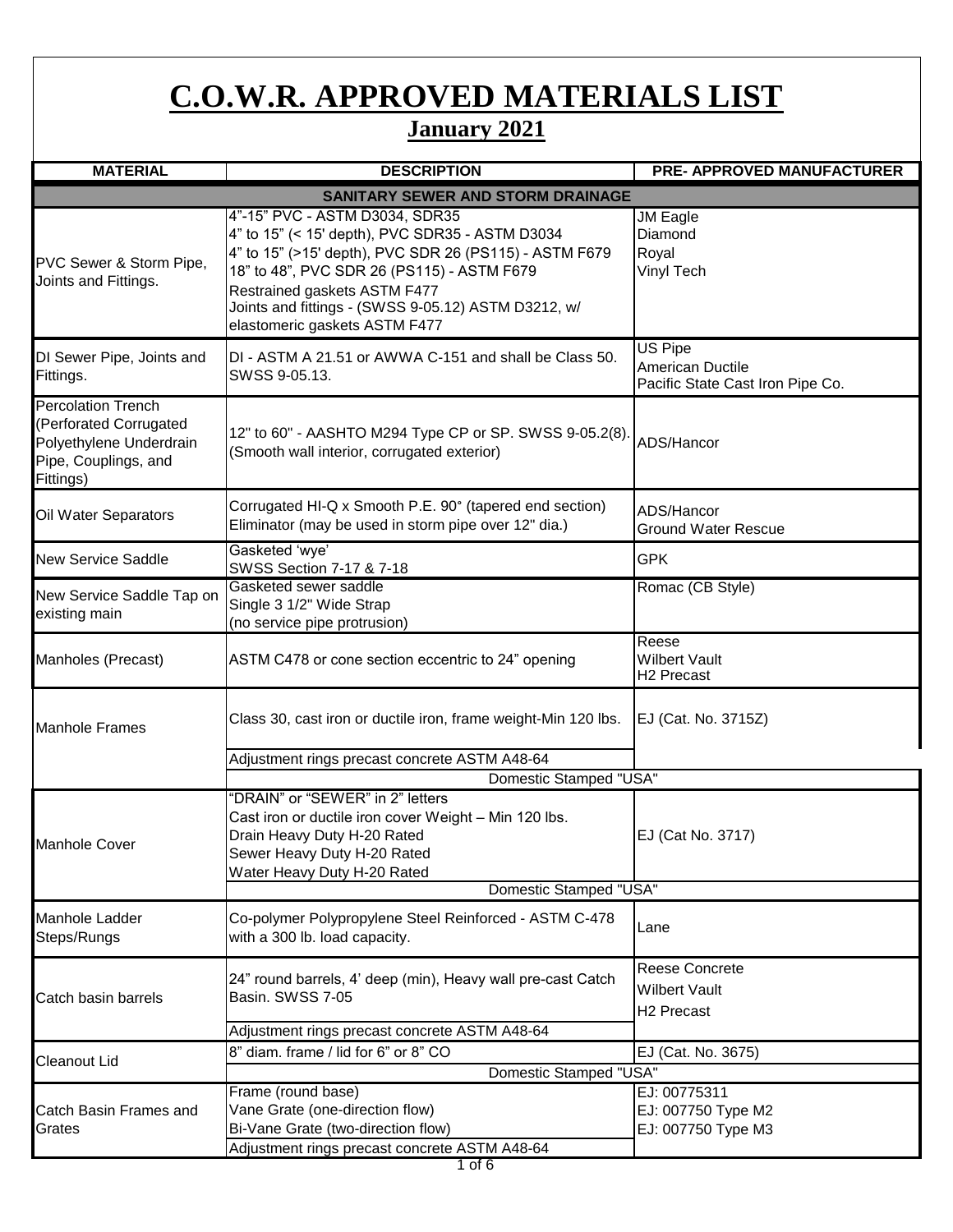| <b>MATERIAL</b>         | <b>DESCRIPTION</b>                                                                                                    | <b>PRE- APPROVED MANUFACTURER</b>   |
|-------------------------|-----------------------------------------------------------------------------------------------------------------------|-------------------------------------|
|                         | Catch Basin Sediment Traps Non-Woven Geotextile, 8 oz./yd2                                                            | Ultra Drain Guard 9217              |
| Mortar / Grout          | Complete Repair<br><b>Target Expanding Non-Shrink</b>                                                                 | American All Patch<br>20 Jet Set    |
|                         | Transition Couplers - 4" & 6"                                                                                         | Fernco                              |
| Pipe couplings          | Sewer Repair Couplings (SDR35) - 8" and larger                                                                        | <b>GPK</b><br>Mulit-Fittings        |
| Geo-textile Fabric      | SWSS 9-33, Moderate Survivability, Non-Woven, ASTM<br>D4632 (6 oz.)                                                   | Mirafi 160N                         |
| Manhole Pipe Connectors | Cast-in flexible pipe connectors:<br>Sanitary Sewer: all diameters<br>SWSS 7-05.3 AND 7-05.3(3)                       | A-LOK X-Cel                         |
|                         | Storm Drain: 12" diam. pipe and smaller<br>Larger than 12" diameter pipe<br>Sand Collar (coring existing SS manholes) | A-LOK X-Cel<br>A-LOK Premium<br>GPK |
| <b>Tracer Wire</b>      | 12 Gauge solid copper wire with green colored UF<br>installation, rated for 600V.                                     | Service Wire Co.,<br>TRACE12YW      |
|                         | Splice Kits (600v, epoxy encapsulated)                                                                                | <b>DBY</b>                          |

| <b>WATER</b>                                    |                                                                                                                                                                           |                                                                               |
|-------------------------------------------------|---------------------------------------------------------------------------------------------------------------------------------------------------------------------------|-------------------------------------------------------------------------------|
| <b>DI Pipe</b>                                  | DI - Class 50, ANSI A21.51 (AWWA C151), Cement-Mortar<br>Lined and seal coated - ANSI A21.4 (AWWA C104)                                                                   | <b>US Pipe</b><br><b>American Ductile</b><br>Pacific State Cast Iron Pipe Co. |
|                                                 | <b>Domestic Stamped "USA"</b>                                                                                                                                             |                                                                               |
| <b>PVC Pipe</b>                                 | AWWA C900 DR18 (4" to 12" Diam)<br>AWWA C905 DR18 (14" to 48" Diam)                                                                                                       | <b>JM Eagle</b><br>Diamond<br>Northern<br>Royal                               |
| Fittings:<br>(for ductile iron and PVC<br>Pipe) | Fittings shall ductile iron, Shall conform to AWWA C110 or<br>C153(compact), SWSS 9-30.2                                                                                  | Tyler                                                                         |
|                                                 | Domestic Stamped "USA"                                                                                                                                                    |                                                                               |
| Gaskets                                         | For Ductile Iron & PVC Pipe:<br>Rubber gasket joints shall conform to ANSI/AWWA<br>C111/A21.11. SWSS 9-30.1(1) - All gaskets shall be NSF-<br>61 approved EPDM (150 lbs.) |                                                                               |
|                                                 | All mechanical joint gasket kits shall be labeled domestic.<br>The follower shall be made of domestic material.                                                           |                                                                               |
|                                                 | DI - ANSI 21.11 (AWWA C111 and C207); Alloy Steel -<br>Nuts, bolts, studs, & gaskets A307, Grade B; Flange Bolts - ANSI B16.1; All gaskets shall<br>be EPDM.              |                                                                               |
| Pipe couplings                                  | Straight, transition, reducing, and DI MJ sleeves -<br>ANSI/AWWA C110/A21.10 or ANSI/AWWA C153/A21.53                                                                     | Romac<br>Ford<br>Tyler<br>Smith-Blair                                         |
|                                                 | PVC to AC                                                                                                                                                                 | Romac                                                                         |
|                                                 | Domestic Stamped "USA"                                                                                                                                                    |                                                                               |
| Tapping Sleeve (Tee)                            | Stainless Steel - SWSS 9-30.3(8)<br><b>Size</b><br>on size live tape requires extended sleeve.                                                                            | Romac - SST<br>Smith-Blair - 663                                              |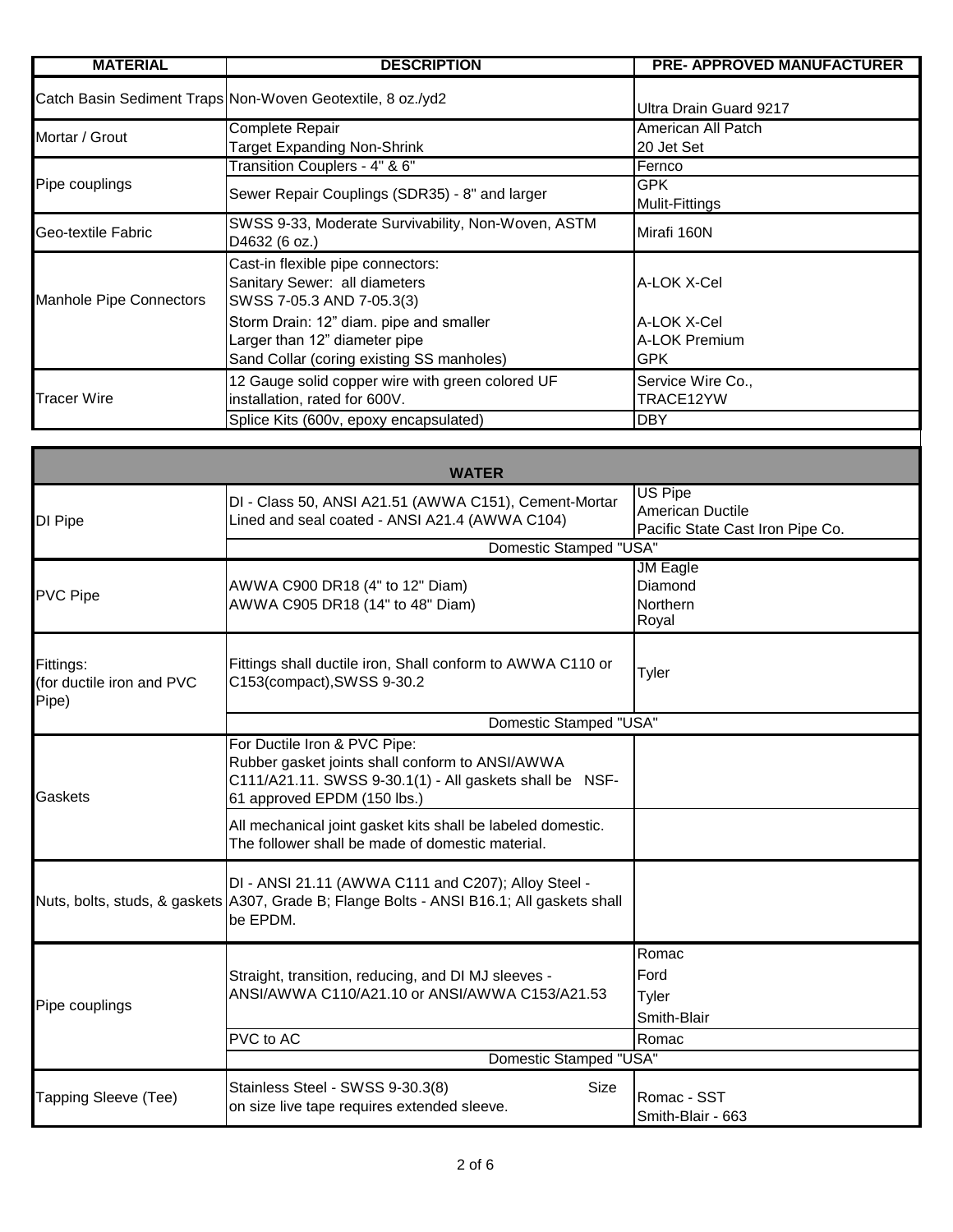| <b>MATERIAL</b>                    | <b>DESCRIPTION</b>                                                                                                         | <b>PRE- APPROVED MANUFACTURER</b>             |
|------------------------------------|----------------------------------------------------------------------------------------------------------------------------|-----------------------------------------------|
|                                    |                                                                                                                            | Romac Romagrip - DI & PVC                     |
| <b>Restrained Systems</b>          |                                                                                                                            | Romac GripRing - DI & PVC                     |
|                                    |                                                                                                                            | Romac RFCA                                    |
|                                    |                                                                                                                            | Romac 600 Series (bell joint)                 |
|                                    | Pipe joints, flanges, MJ fittings                                                                                          | Ford (Uni-Flange)                             |
|                                    | and others DI castings meeting                                                                                             | EBAA Series 1000 Megalug                      |
|                                    | ASTM A 536                                                                                                                 | EBAA Series 2000 Megalug                      |
|                                    |                                                                                                                            | US Pipe and Tyler - MJ Field Lok              |
|                                    |                                                                                                                            | EBBA-Series 1500 Bell Restraint (PVC)         |
|                                    |                                                                                                                            | EBAA-Series 1700 Bell Restraint (DI)          |
|                                    | Domestic Stamped "USA"                                                                                                     |                                               |
|                                    | Cast iron, 150 PSI rating (min), middle ring length min. 5-                                                                | Smith-Blair 922                               |
| <b>Flanged Coupling Adaptors</b>   | inches. Up to 24".                                                                                                         | <b>ROMAC FCA</b>                              |
|                                    | Domestic Stamped "USA"                                                                                                     |                                               |
|                                    | Nontoxic lubricant (water-soluble) - United States                                                                         | See Pipe Manufacturer for Recommended         |
| Joint lubricant                    | Pharmacopoeia No. P39                                                                                                      | type of Lube.                                 |
|                                    |                                                                                                                            |                                               |
|                                    | Resilient wedge with DI body (AWWA C509-under 4" or                                                                        | Clow R/W                                      |
|                                    | AWWA C515-4" and larger), 2" square non-rising stem, fully                                                                 | Waterous Series 500 (AFC)                     |
| Gate valves - 12" and              | encapsulated in synthetic rubber, min 2 O-ring valve stem                                                                  | Kennedy Ken-Seal                              |
| smaller                            | seal and replaceable with valve wide open, body and bonnet                                                                 | Mueller                                       |
|                                    | epoxy coated inside and out. Direction of Opening-Counter                                                                  | M&H Style 4067                                |
|                                    | clockwise. SWSS 9-30.3(1)                                                                                                  | American Flow Control Series 2500             |
|                                    | Rubber seated                                                                                                              | Pratt (Groundhog)                             |
| Butterfly valves - 12" or          | (AWWA C504 Class 150B),                                                                                                    | <b>Mueller Lineseal III</b>                   |
| larger                             | - 2" square non-rising stem, shaft seals designed for use with M&H 450                                                     |                                               |
|                                    | standard split V type packing. Direction                                                                                   | Clow                                          |
|                                    | Opening-Counter clockwise. SWSS 9-30.3(3)                                                                                  | Kennedy                                       |
| <b>Butterfly Valve Lubrication</b> | Contractor shall lubricate seat prior to installation                                                                      | Molykote Valve Seal, Catalog No. 98750-<br>56 |
|                                    |                                                                                                                            |                                               |
| Tapping gate valve - 12" or        | Resilient wedge, DI body (AWWA C509 or AWWA C515)                                                                          | Clow (F-16114)                                |
| less                               | Direction of Opening - Counter clockwise                                                                                   | Kennedy                                       |
|                                    | SWSS 9-30.3(8)                                                                                                             | M&H                                           |
|                                    | Dry-barrel, Compression type with 5 1/4" valve opening, two 2-                                                             |                                               |
|                                    | 1/2" hose nozzles (4 NST/in) and one 4-1/2" Steamer Port (4- Clow (Medallion)                                              |                                               |
| Fire Hydrant                       | 1/2 NTS), (SWSS 7-14) Working pressure 150 lb. 1-1/2"                                                                      | M&H (129S)                                    |
|                                    | Pentagon operating nut and cap(left open) (AWWA C502).                                                                     | Waterous (Pacer WB-6)                         |
|                                    | SWSS 9-30.5                                                                                                                | Kennedy (Model K-81)                          |
|                                    |                                                                                                                            |                                               |
|                                    |                                                                                                                            | Quickset Enamel No. 3472 Hydrant Yellow       |
| <b>Fire Hydrant Paint</b>          | <b>OSHA Safety Yellow</b>                                                                                                  | (Farwest Paint Manufacturing Company),        |
|                                    |                                                                                                                            | Sherman Williams "Custom Clow Gold"           |
|                                    |                                                                                                                            |                                               |
| <b>Hydrant Guard Post</b>          | 6" Sch. 40 Steel                                                                                                           |                                               |
| Fire Hydrant Connector &           | Paint                                                                                                                      | Sherman Williams- "Custom Clow Yellow"        |
|                                    |                                                                                                                            |                                               |
| Cap<br>5" x 41/2" NH               | Storz Adapter - HPHA50-45NH                                                                                                | Harrington, Inc.                              |
|                                    |                                                                                                                            | APCO No. 145C                                 |
| <b>Air Relief Valve</b>            | Air-release for water works service (AWWA C512), cast iron<br>body, cover and baffle with stainless steel float and Buna N |                                               |
|                                    | seat, and all internal parts stainless steel or bronze. Rated for                                                          | Crispen                                       |
|                                    | <b>150 PSI</b>                                                                                                             |                                               |
|                                    |                                                                                                                            |                                               |
|                                    | Precast Manhole Section - SWSS 9-12.4                                                                                      |                                               |
| Air Vac Vault                      | Top Slab shall be Reinforced Concrete - AASHTO for HS20                                                                    |                                               |
|                                    | <b>Trucks</b>                                                                                                              |                                               |
| <b>Pressure Reducing</b>           | Pressure reducing valve                                                                                                    |                                               |
| Valve                              | (size varies)                                                                                                              | Cla-Val (no substitution)                     |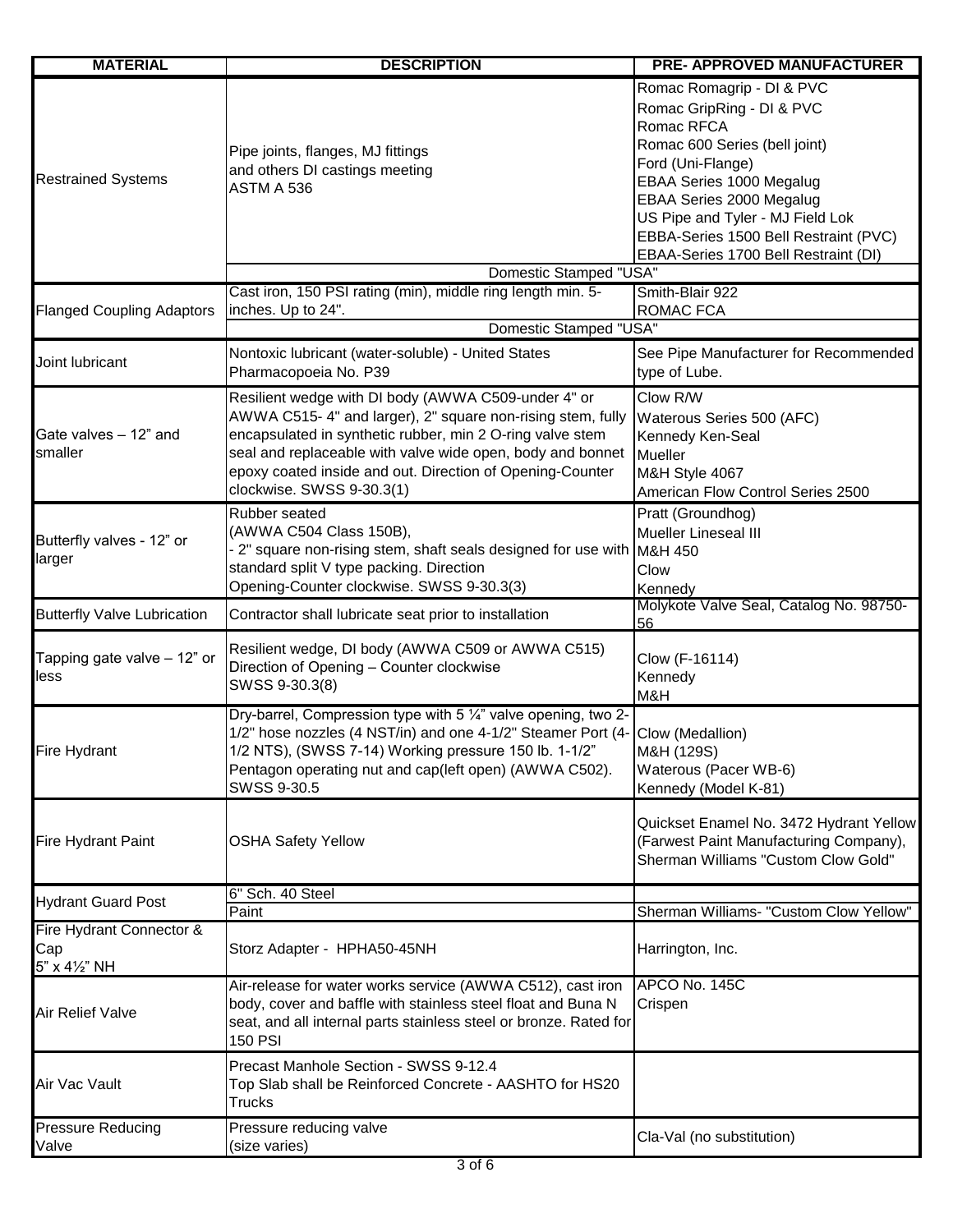| <b>MATERIAL</b>                       | <b>DESCRIPTION</b>                                                                                                                                                                                                              | <b>PRE- APPROVED MANUFACTURER</b>                                                                        |
|---------------------------------------|---------------------------------------------------------------------------------------------------------------------------------------------------------------------------------------------------------------------------------|----------------------------------------------------------------------------------------------------------|
| Valve Box $-5\frac{1}{4}$ " Slip type | Cast Iron, sliding type adjustable with covers (marked<br>"WATER"), cover skirt length of 1-1/2" minimum, total lid<br>depth of 3-1/2" minimum, lid weight of 13 lbs. minimum and<br>shall be coal tar painted per manufacture. | Tyler Valve Box 6855 Series w/ 69-A Slip<br>Type Adjustable riser & 5 $\frac{1}{4}$ " Fluted Drop<br>Lid |
|                                       | Domestic Stamped "USA"                                                                                                                                                                                                          |                                                                                                          |
| Casing Spacer / Casing                | Galvanized or stainless steel, sized for type of pipe                                                                                                                                                                           | Calpico - Model "M"                                                                                      |
| Wrap                                  |                                                                                                                                                                                                                                 | <b>Series</b>                                                                                            |
| <b>Tracer Wire</b>                    | 12 Gauge solid copper wire with blue colored UF installation,                                                                                                                                                                   | Service Wire Co.,                                                                                        |
|                                       | rated for 600V.                                                                                                                                                                                                                 | TRACE12YW.                                                                                               |
|                                       | Splice Kits (600v, epoxy encapsulated)                                                                                                                                                                                          | IDBY                                                                                                     |

| <b>WATER SERVICE CONNECTION</b>               |                                                                                                                                                          |                                                                                             |  |
|-----------------------------------------------|----------------------------------------------------------------------------------------------------------------------------------------------------------|---------------------------------------------------------------------------------------------|--|
| 1" Copper pipe<br>(std. service)              | Soft, Type K - seamless, ASTM B88 (AWWA C800<br>Underground service lines)                                                                               | Cerro, Muller                                                                               |  |
| 1" and 2" Polyethylene Pipe<br>(std. service) | 5100 ultra-high molecular weight rated to 200 PSI, SDR9,<br>ASTM D2737, AWWA C901, CTS OD. Blue in color                                                 | <b>Phillips Driscopipe</b><br><b>ADS</b><br>Interstate Plastic                              |  |
| Galvanized pipe and fittings<br>1" and larger | ASTM A53 (AWWA C800 Sec. A.4, Steel pipe)                                                                                                                | Smith Cooper<br>Baxger Rutherford                                                           |  |
| 1" & 2" Service Saddle                        | I.P. (iron pipe) size and conform to AWWA c800, PVC C900<br>and Ductile Iron pipe, epoxy or nylon coated. Sized<br>specifically for PVC when used on PVC | Romac 202NS<br>Ford FC101-XXXXIP7<br>Ford FC202-XXXXIP7<br>Smith-Blair 315, 317             |  |
| 1" Ballcorp Corp. Stop                        | For 1" copper service line or CTS Polyethylene                                                                                                           | Ford FB1100-4-NL<br>(quick joint or pack joint)                                             |  |
|                                               | No lead                                                                                                                                                  |                                                                                             |  |
| 2" Ballcorp Corp Stop                         | For 2" poly service line                                                                                                                                 | Ford FB1100-7-NL<br>(quick joint or pack joint)                                             |  |
|                                               | No lead                                                                                                                                                  |                                                                                             |  |
| 1" Water Setter                               | inlet ball valve, outlet check valve, copper                                                                                                             | Ford- VBH74-24W-44-44-NL<br>Mueller- 394P2470-R2                                            |  |
|                                               | No Lead                                                                                                                                                  |                                                                                             |  |
| 1-1/2" Water Setter                           | inlet ball valve, outlet angle check valve, copper                                                                                                       | Ford- VBH76-24-11-66-NL<br>Ford C84-67 transition to 2" CTS Poly                            |  |
|                                               | No Lead                                                                                                                                                  |                                                                                             |  |
| 2" Water Setter                               | inlet ball valve, outlet angle check valve, copper<br>Ford- VBH77-24-44-77-NL                                                                            |                                                                                             |  |
| No Lead                                       |                                                                                                                                                          |                                                                                             |  |
|                                               | Couplings used in service lines:<br>(copper to copper)                                                                                                   | Ford - (Pack Joint or Quick Joint)                                                          |  |
| 1" Service Fittings                           | (poly to copper or PVC)<br>(poly to galvanized)<br>(poly to poly)                                                                                        | Ford (Pack Joint or Quick Joint)                                                            |  |
|                                               | No lead                                                                                                                                                  |                                                                                             |  |
| Meter Boxes & Lids                            | 1" - Plastic, 15"x27"                                                                                                                                    | Raven (RMB 15x27-12 or 18)<br>Oldcastle                                                     |  |
|                                               | 1-1/2" or 2" - Plastic, 17"x30"                                                                                                                          | Raven (RMB 17x30-12 or 18)<br>Oldcastle                                                     |  |
| Meter Box Lids                                | Flip lid shall be cast iron marked "Water"                                                                                                               | When traffic rated lids required:<br>Carson (fits Oldcastle box), Sigma (fits<br>Raven box) |  |
| Meter vault (3"-12")                          | Pre-cast cement with Aluminum spring assisted cover with<br>locking latch inside dimensions must allow for specified<br>clearances                       | Company<br>Or approved Equal<br>(Contractor Supplied)                                       |  |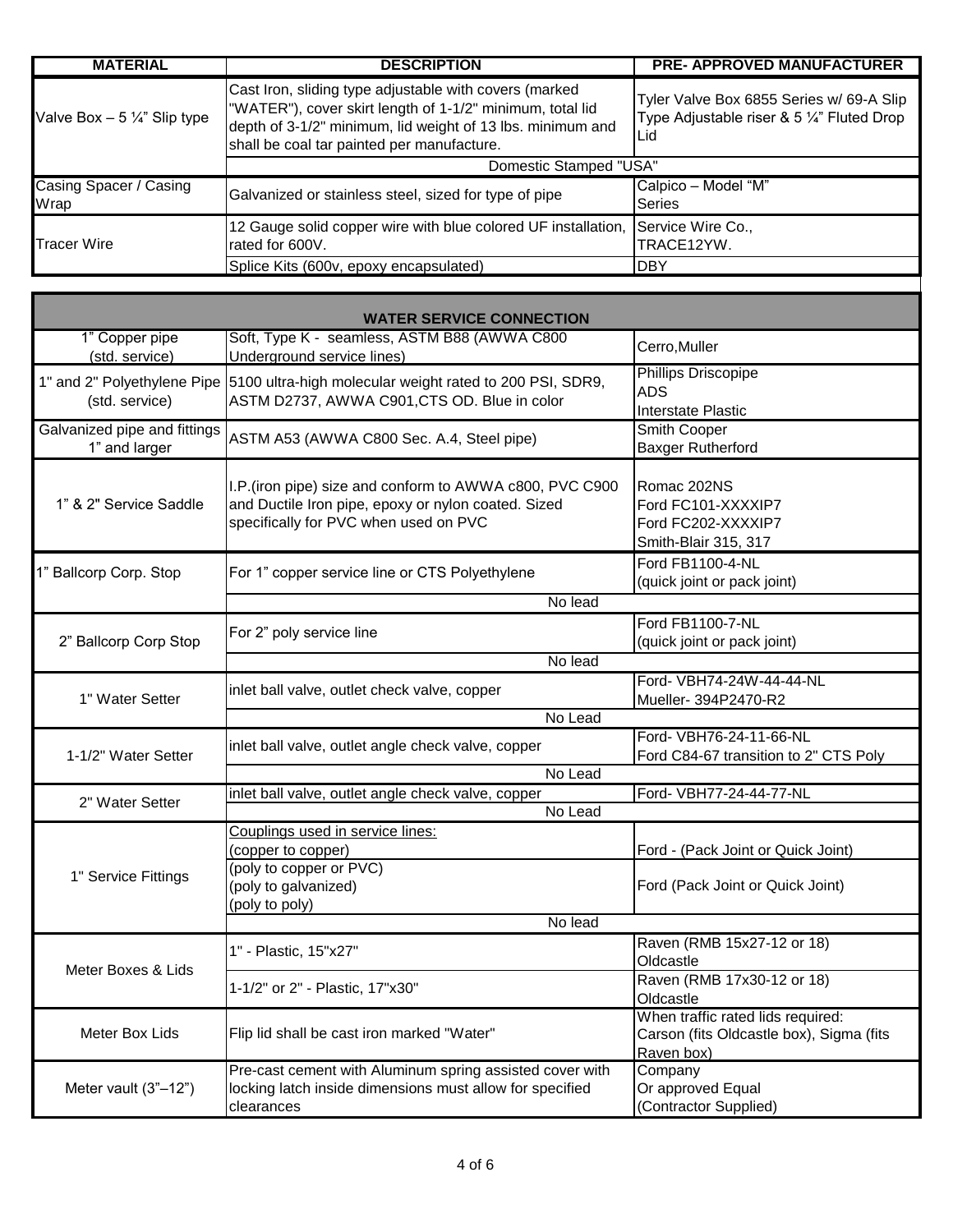| <b>MATERIAL</b> | <b>DESCRIPTION</b>                                            | <b>PRE- APPROVED MANUFACTURER</b>           |
|-----------------|---------------------------------------------------------------|---------------------------------------------|
| Tracer Wire     | 12 Gauge solid copper wire with blue colored UF installation, | Service Wire Co.,                           |
|                 | rated for 600V.                                               | ITRACE12YW                                  |
|                 | Splice Kits (600v, epoxy encapsulated)                        | IDBY                                        |
| Pipe Stands     | Adjustable pipe stands<br>(varying heights)                   | Standon Pipe Support (Or approved<br>Equal) |

| Detectable Warning<br>Per WSDOT std spec 8-14.3(5)<br>Patterns<br>Cast in Place<br>Liquid membrane forming compound, water based, wax-<br><b>Concrete Curing Compound</b><br>based, type 2 class A, White Pigmented | Armor-Tile<br>WR Meadows 1600-White<br>EJ 3680Z A2 (00368005)<br><b>Reese Concrete</b> |
|---------------------------------------------------------------------------------------------------------------------------------------------------------------------------------------------------------------------|----------------------------------------------------------------------------------------|
|                                                                                                                                                                                                                     |                                                                                        |
|                                                                                                                                                                                                                     |                                                                                        |
| Cover shall read "MON" and shall have 2 pick holes, 1 on<br>Survey monument<br>either side of the Monument Lid<br>Frame and cover                                                                                   |                                                                                        |
| <b>Domestic Stamped "USA"</b>                                                                                                                                                                                       |                                                                                        |
| Per C.O.W.R. Std. Detail 2-10A<br><b>Pre-cast Monument</b>                                                                                                                                                          |                                                                                        |
| 50 Watt LED                                                                                                                                                                                                         | AEL ATBO 20BLED70                                                                      |
| 110 W LED                                                                                                                                                                                                           | AEL ATBO 30BLED10                                                                      |
| Luminaire<br>220 W LED                                                                                                                                                                                              | AEL ATB2 60BLED10                                                                      |
| 10 year warranty, Type II & III, 4000K, 70 CRI Min, Multi-Volt, ANSI C136.15-2011,                                                                                                                                  |                                                                                        |
| 5 or 7 pin, 0-10V Dimming, compatible with ROAMVIEW<br>Photo Cell<br><b>Dimming Controls</b>                                                                                                                        | AcuityBrands ROAM REN127 DV1 0 G M50                                                   |
| 1.5" minimum Sch40 PVC ASTM D1785<br>Conduits/Bends                                                                                                                                                                 | Spears, JM Eagle, Crestline                                                            |
| Pre-cast polymer concrete fiberglass reinforced, Tier 22 rated<br><b>Junction Box</b><br>box and Tier 8 lid. Tier 22 lid when in traffic areas.                                                                     | Quazite (PG Style)                                                                     |
| No.6 min. Aluminum cross-link poly USE insulation, Min gnd                                                                                                                                                          | <b>Encore Wire</b>                                                                     |
| Wiring<br>No.8 THHN, green coded, insulated wire                                                                                                                                                                    | American                                                                               |
| 600v min rating, UL Listed, CSA Certified, designed for direct<br><b>Splices</b><br>burial application                                                                                                              | <b>Burndy</b>                                                                          |
| UL Listed, CSA Certified<br><b>Fuses</b>                                                                                                                                                                            | <b>Mersen TRM</b>                                                                      |
| For aluminum wire, UL Listed, Outdoor locations (wet and<br><b>Fuse Connector Kit</b><br>dry), 600v or less                                                                                                         | SEC (1791-SF)                                                                          |
| Direct bury, hot rolled commercial quality fabricated from U.S.<br>Street light standard<br>11 gauge (0.1196") carbon steel, 55,000 PSI min yield<br>(Type I/II)<br>strength, galvanized                            | Valmont, KW Poles                                                                      |
| <b>Fused Disconnect</b><br>Metered disconnect w/ blank plate                                                                                                                                                        | <b>Mid State</b>                                                                       |